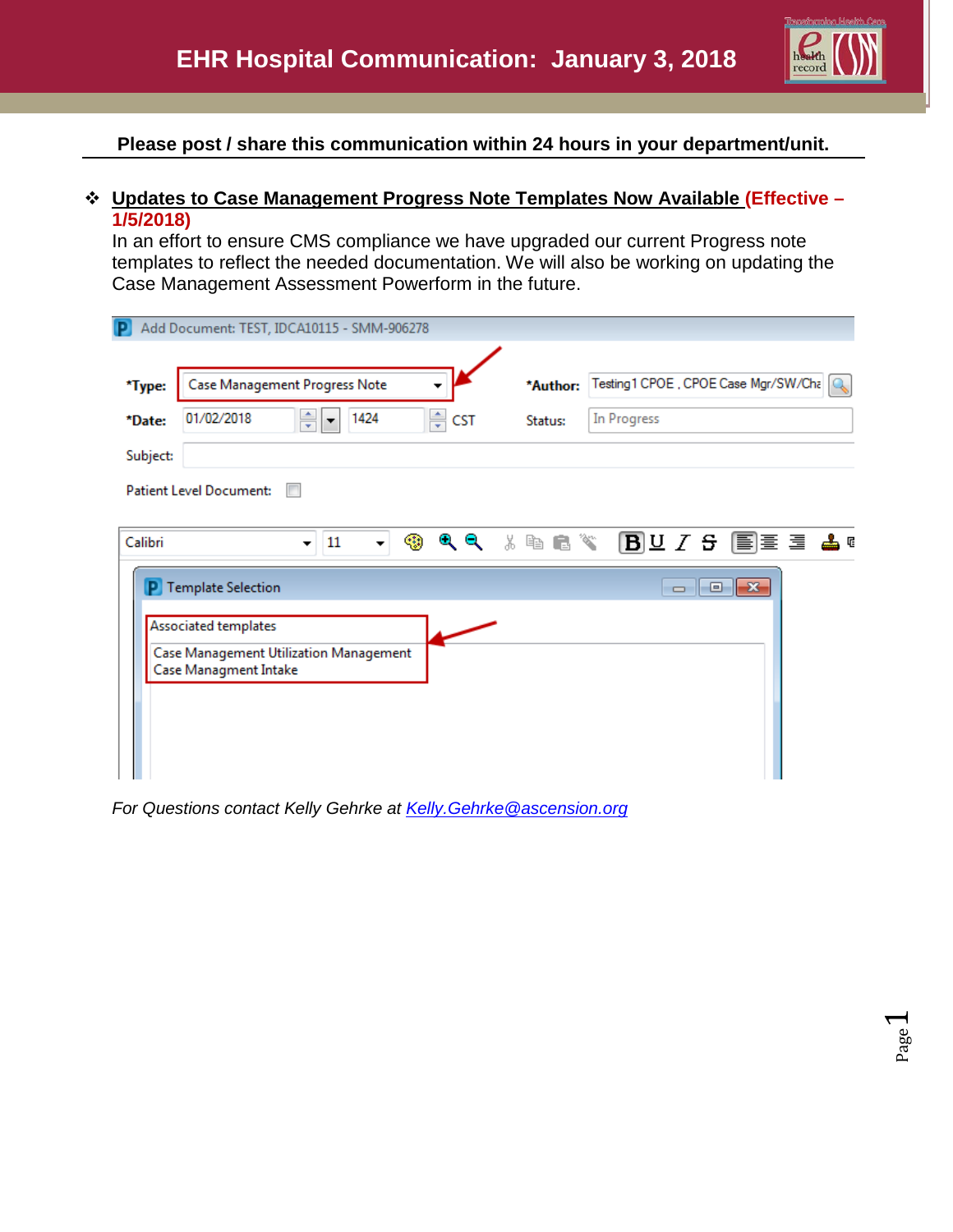

Page  $\mathrel{\sim}$ 

# **Restraint Documentation Changes (Effective – 1/4/2018)**

In order to capture accurate documentation, the following changes have been made to Restraint documentation.

### **Changes to Restraint for Non-Violent Behavior Powerplan**

1. Modify Restraint Type to include limb location/laterality



2. Modify Restraint Type in Iview to match the restraint type within the order



3. Add "Time – Order Received" field back to The order details and make it required. **Exable 15 Feedman 20 Feedman Section** Section Pressure or



4. Remove tasking for Restraint Discontinue Order.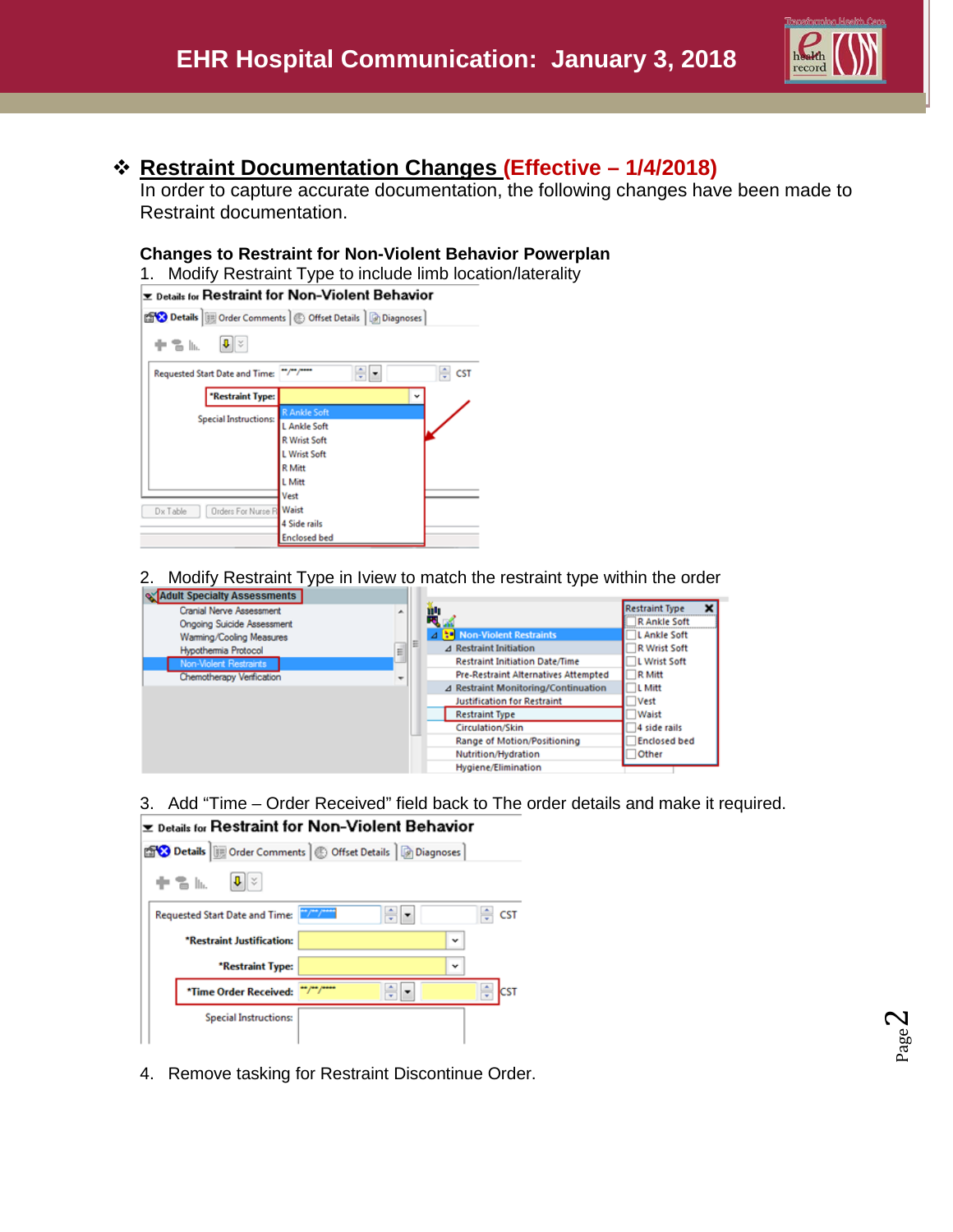

#### **Changes to Restraint/Seclusion for Violent Behavior Powerplan**

1. Add Restraint Initiation to the Restrain/Seclusion for Violent Behavior Powerplan and task to restraint initiation Powerform.

|   |                     | <b>Restraint/Seclusion for Violent Behavior (Initiated Pending)</b>                                                                     |
|---|---------------------|-----------------------------------------------------------------------------------------------------------------------------------------|
|   | <b>Patient Care</b> |                                                                                                                                         |
|   |                     | Face-to-face physician evaluation to occur within 1 hour of init                                                                        |
|   |                     | If restraint and/or seclusion continues, re-evaluation by physici<br>for patients 18 and older; every 2 hours for patients ages 9-17; a |
|   |                     | Seclusion is allowed only in the Behavioral Health Unit                                                                                 |
| ⊽ |                     | Communication Order to RN                                                                                                               |
|   | <b>Assessments</b>  |                                                                                                                                         |
| ⊽ |                     | Restraint/Seclusion Monitoring - Violent Behavior                                                                                       |
| ⊽ |                     | Restraint/Seclusion for Violent Behavior Initiation                                                                                     |
|   | Interventions       |                                                                                                                                         |

2. Add the term "Seclusion" to the "Restraint for Violent behavior Debriefing" powerform title.

□ B Restraint/Seclusion for Violent Behavior Debriefing

- □ B Restraint/Seclusion for Violent Behavior Discontinuatio
- □ B Restraint/Seclusion for Violent Behavior Initiation
- □ B Restraint/Seclusion RN Q1 Hour Reassessment
- □ B Restraint/Seclusion Re-Evaluation
- 3. Restraint/Seclusion monitoring for violent behavior tasking to done/not done.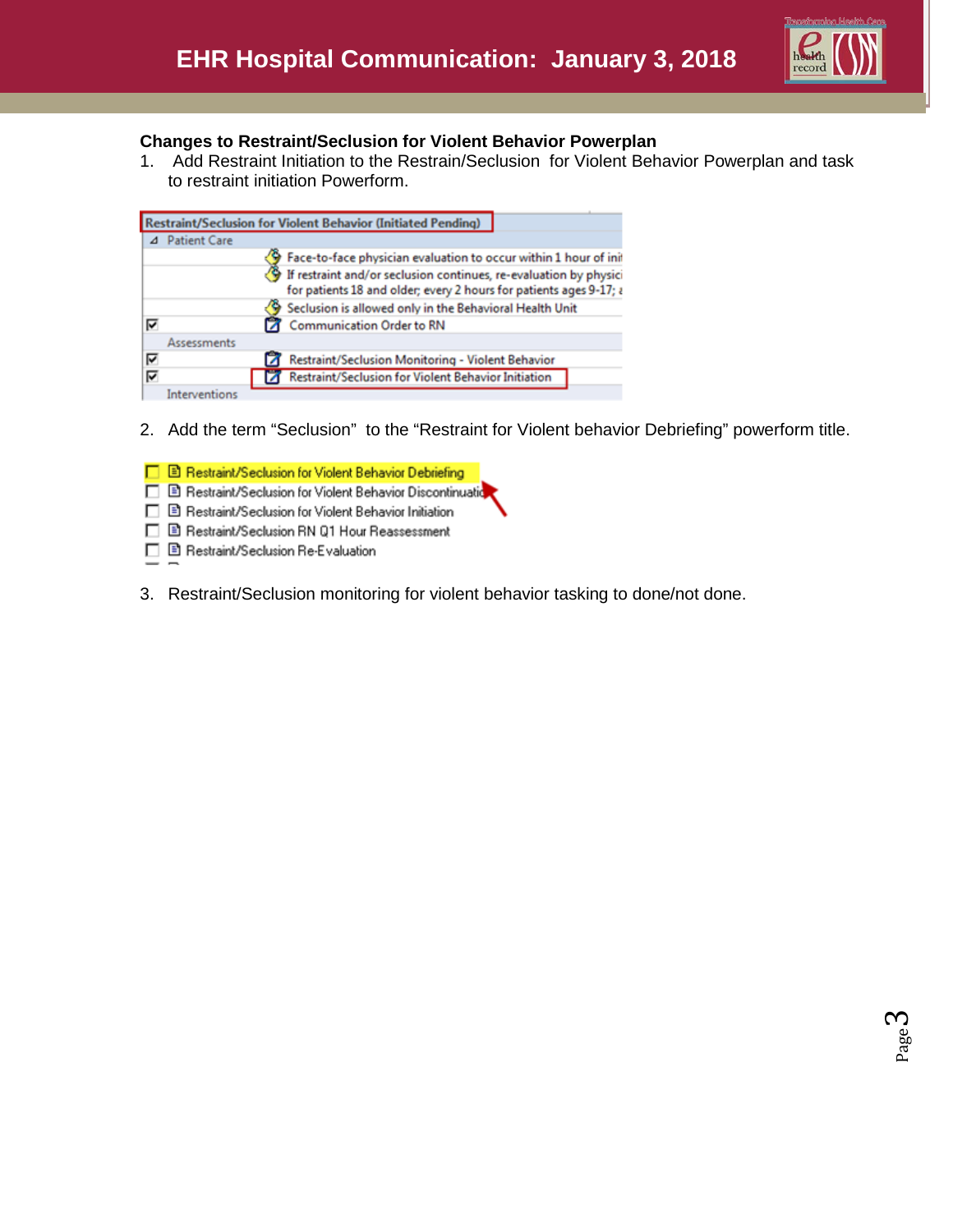

Page 4

4. Increase the character limit for "Restraint Behavior Description" within the "Restraint/Seclusion for Violent Behavior Initiation" powerform.

|                             | <b>A E &amp; A &amp; A &amp; A &amp; A &amp; A</b>                                                                                                 |                                   |                                                                                     |  |  |  |  |
|-----------------------------|----------------------------------------------------------------------------------------------------------------------------------------------------|-----------------------------------|-------------------------------------------------------------------------------------|--|--|--|--|
|                             | *Performed on: 12/11/2017<br>$\frac{1}{2}$ CST<br>$-1011$                                                                                          |                                   |                                                                                     |  |  |  |  |
| Restract/Secks<br>Education | <b>Restraint Type</b>                                                                                                                              |                                   | <b>Restraint Initiation Time</b>                                                    |  |  |  |  |
|                             | 5-Point Restraint (waist, left ankle, right ankle, left wrist, right wrist)<br>Gerichae<br>Pelvic<br>Phytical Hold<br>Seclusion<br><b>IT</b> Other |                                   | 图画<br>伶<br>os por posos                                                             |  |  |  |  |
|                             | <b>Patient Searched</b>                                                                                                                            |                                   | <b>Disposition of Items Removed</b>                                                 |  |  |  |  |
|                             | C Yes<br>$O$ No                                                                                                                                    |                                   |                                                                                     |  |  |  |  |
|                             | <b>Patient Informed of Criteria for</b><br>Release?                                                                                                | <b>Restraint Criteria Comment</b> |                                                                                     |  |  |  |  |
|                             | C Yes                                                                                                                                              |                                   |                                                                                     |  |  |  |  |
|                             | <b>Assessment for Injury Related</b><br>to Restraint Initiation<br>O No reay<br>C Injury present                                                   | <b>Injury Description</b>         |                                                                                     |  |  |  |  |
|                             | Person Notified of the Restraint                                                                                                                   |                                   |                                                                                     |  |  |  |  |
|                             | Family member<br>Guardian/Caregiver<br>Parent<br>Unable to reach anyone                                                                            | $\Box$ Other:                     | No one notified per patient's request (if patient not minor)<br>Attending physician |  |  |  |  |
|                             | <b>Restraint Behavior Description</b>                                                                                                              |                                   |                                                                                     |  |  |  |  |
|                             | $-9$<br>Segoe UI                                                                                                                                   |                                   |                                                                                     |  |  |  |  |
|                             |                                                                                                                                                    |                                   |                                                                                     |  |  |  |  |

*5.* Remove tasking for Restrain/Seclusion Teaching Order.

*For questions contact Paul Abegglen at [Paul.Abegglen@ascension.org](mailto:Paul.Abegglen@ascension.org) or Anagha Kulkarni at [Anagha.Kulkarni@ascension.org](mailto:Anagha.Kulkarni@ascension.org)*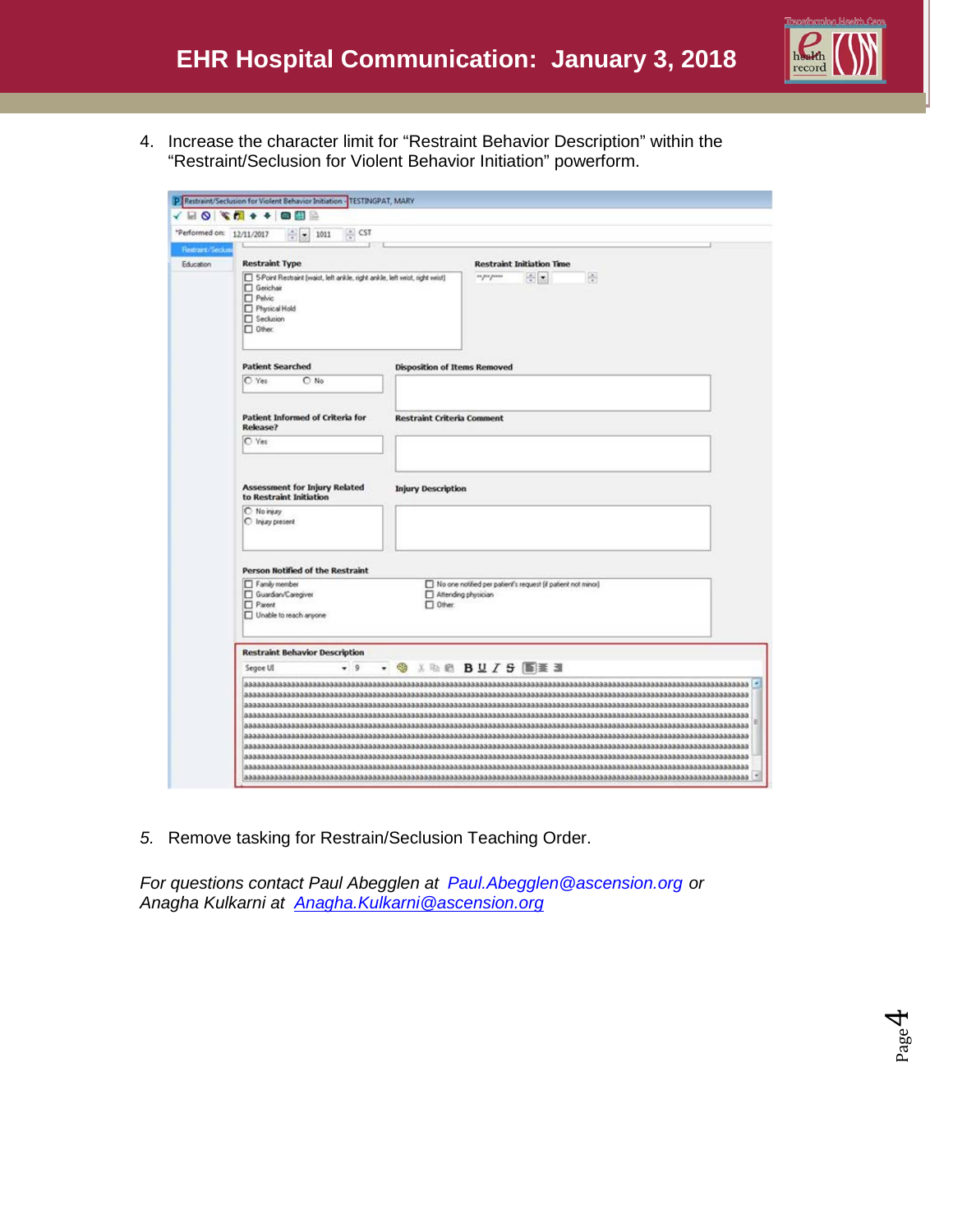New IView Section Available for documentation - Neuro Surgery Drain Assessment **(Effective – 1/10/2018)**

This is the new IView section available to document External ventricular drains.



For questions contact Amanda Holly at [Amanda.Holly@ascension.org](mailto:Amanda.Holly@ascension.org)

# **CSM Clinical Informatics Team – Staffing Update**

The Clinical Informatics team is currently undergoing significant staffing challenges, which includes both the E.H.R. support and clinical informatics analyst roles. Our current E.H.R. support team member, Kevin Lane has accepted a position within AIS and his last day will be Dec  $29<sup>th</sup>$ . I would like to recognize Kevin and his contributions to the support role over the last two years. In addition to the loss of Kevin, we will be experiencing extremely limited support within the clinical informatics analyst role. We have worked with executive leadership on prioritizing requests and projects and they are aware of the current, and near

future, staffing situation.

Please communicate the following timeline and expectations to your teams as appropriate –

### *Clinical Informatics Analyst* –

- Our current full-time team members will be unavailable January  $15<sup>th</sup>$  through February 12<sup>th</sup>.
- During this timeframe, send any high priority requests, ie those impacting patient care, to Melissa Rader via email. These requests will need to be assessed for priority on a case-by-case basis.
- All other, non-urgent matters will be reviewed upon the return of our full-time team members.